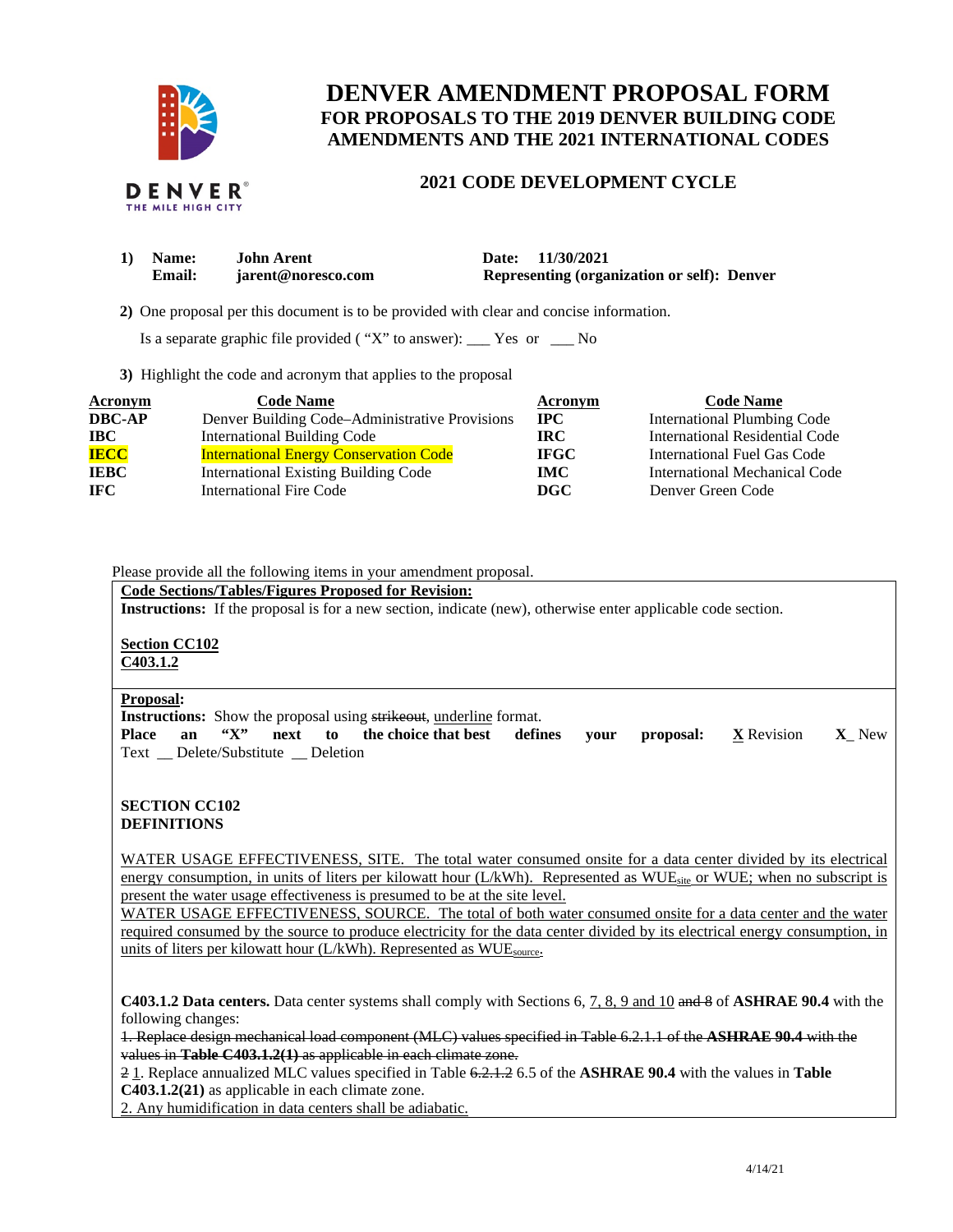3. Air Containment**.** Computer rooms with air-cooled computers in racks and with a *ITE design load* exceeding 10 kW (2.8 tons) per /room shall include air barriers such that there is no significant air path for computer discharge air to recirculate back to computer inlets without passing through a cooling system.

EXCEPTION 1: Expansions of existing computer rooms.

EXCEPTION 2: Computer racks with a design load less than 1 kW (0.28 tons) per /rack.

4. Evaporative cooling towers used in data centers shall use only non-potable water.

5. Data centers shall be required to report the site-level water usage effectiveness (WUE<sub>site</sub>) annually.

#### **TABLE C403.1.2(1) MAXIMUM DESIGN MECHANICAL LOAD COMPONENT (DESIGN MLC)**

| Climate Zone    | DESIGN MLC AT 100% AND AT 50% ITE LOAD |
|-----------------|----------------------------------------|
| 0A              | 0.24                                   |
| $\theta$ B      | 0.26                                   |
| $\mathbf{A}$    | 0.23                                   |
| 2A              | 0.24                                   |
| 3A              | 0.23                                   |
| 4A              | 0.23                                   |
| 5A              | 0.22                                   |
| 6A              | 0.22                                   |
| $\overline{AB}$ | 0.28                                   |
| 2B              | 0.27                                   |
| 3B              | 0.26                                   |
| 4B              | 0.23                                   |
| 5B              | 0.23                                   |
| 6B              | 0.21                                   |
| 3 <sup>C</sup>  | 0.19                                   |
| 4C              | 0.21                                   |
| 5C              | 0.19                                   |
| $\mathcal{I}$   | 0.20                                   |
| 8               | 0.19                                   |

#### **TABLE C403.1.2(1) MAXIMUM ANNUALIZED MECHANICAL LOAD COMPONENT (ANNUALIZED MLC)**

| (supercedes Table 6.5, ASHRAE 90.4)* |                                        |  |  |  |  |
|--------------------------------------|----------------------------------------|--|--|--|--|
| Climate Zones as Listed in           | <b>HVAC Maximum Annualized MLC for</b> |  |  |  |  |
| <b>ASHRAE Standard 169</b>           | Data Center ITE Design Power > 300 kW  |  |  |  |  |
| 5B                                   | $0.14 \cdot 0.12$                      |  |  |  |  |

*\* Note: strikethrough text is in ASHRAE 90.4-2019 but not IECC; this is presented as an improvement over ASHRAE 90.4-2019 for clarity but should be shown entirely as new text in mark-up code language.* 

#### **Supporting Information:**

All proposals must include a written explanation and justification as to how they address physical, environmental, and/or customary characteristics that are specific to the City and County of Denver. The following questions must be answered for a proposal to be considered.

- Purpose: What does your proposal achieve?
- Reason: Why is your proposal necessary?
- Substantiation: Why is your proposal valid? (i.e. technical justification)

**Purpose:** This proposal will greatly reduce water consumption in newly constructed data centers in the City and County of Denver. While some new data center capacity may be required in the future to support Denver's growth and data capacity needs, water use is a critical issue in Denver and throughout the Western United States. Water usage is not well tracked, and although measures exist to reduce water consumption, it is very rarely reported. A requirement for data centers to report water usage effectiveness (WUE) will aid regulators in advancing rules to limit water use.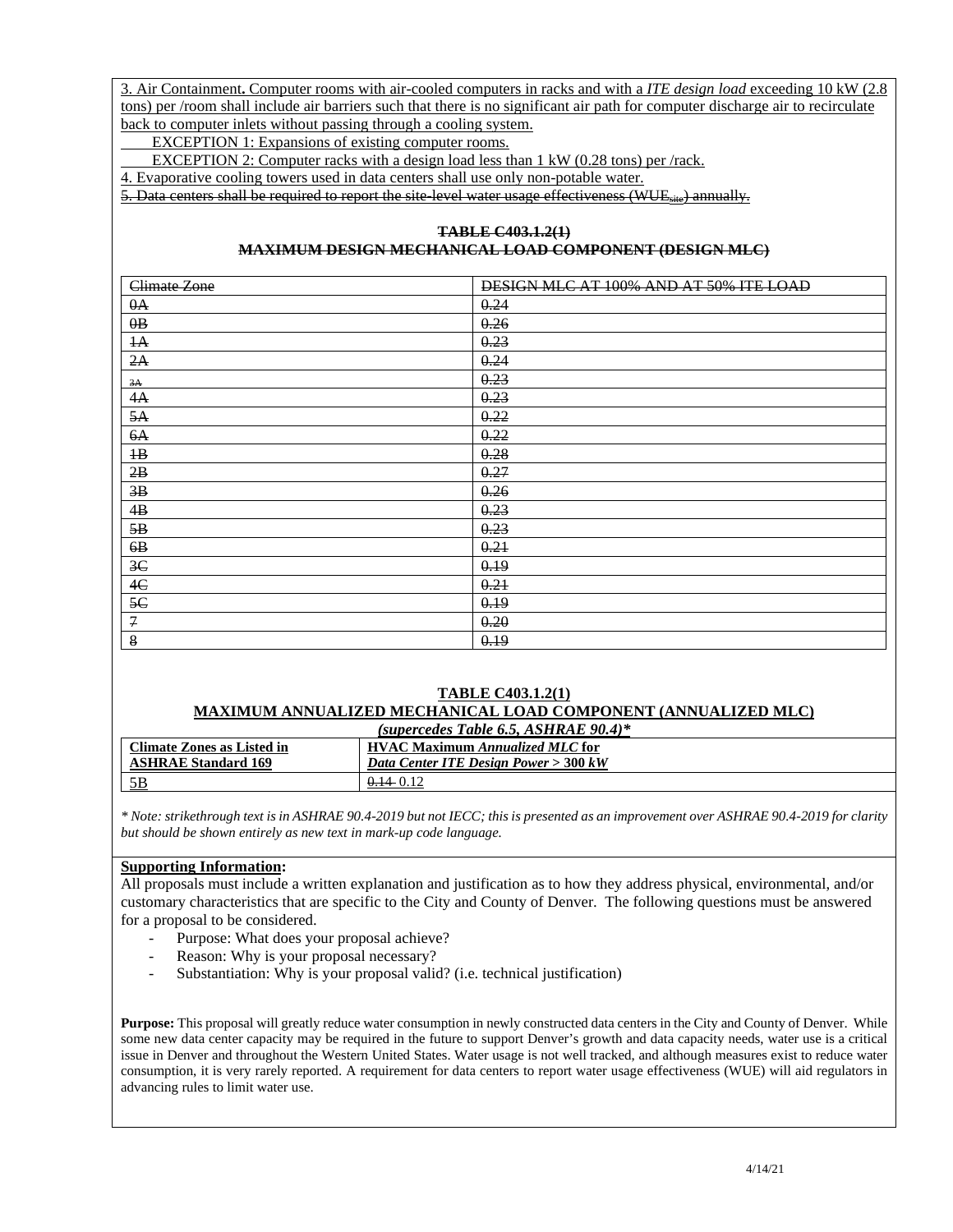**Reason:** Put simply, the Western United States is running out of water, and data centers consume a large amount of water, often potable water. The increase in data center capacity is outpacing population growth to meet consumer data needs, and aggressive measures are needed to curb energy use and water use. Data centers can be cooled by one of several different system types. Evaporative cooling through the use of cooling towers consumes a tremendous amount of electricity and should be avoided, and there are severable viable system alternatives for both small and large data center. Best practices such as warmer data center temperatures, efficient hot aisle / cold aisle containment, and UPS efficiency should be implemented in all new data centers. The IECC 2021 language on data center efficiency is outdated and does not incorporate the annualized MLC metric specified in ASHRAE 90.4-2019.

#### **Substantiation**:

Adiabatic humidification is possible through a number of techniques, such as the use evaporative media. Modern data centers can tolerate wider range of indoor humidity levels; many can operate with indoor dewpoint temperatures of 40 to 42F. Hot aisle containment is a common procedure on newer data centers. It allows heat from computer servers to be exhausted directly via a hot aisle, allowing the supply air introduced for cooling to be significantly warmer.

There are several system options for cooling data centers, including CRAC units with airside economizers, CRAH units with chillers, evaporatively cooled by cooling towers, adiabatic cooling where the condenser is cooled evaporatively only during summer peak conditions, refrigerant economizers, and CRAH with water-cooled chillers and a cooling tower. The cooling tower option is relatively energy efficient, but consumes a lot water. The tower requires a periodic "blowdown" to cycle the tower water when scaling and contaminants impact system performance. Often, cooling towers in data centers use potable water as it is accessible with municipal water systems. A requirement to use non-potable greywater will greatly improve water efficiency; another policy option is to enable the local water authority to disallow the use of cooling towers and waterside economizers.

Uninterruptible power supply (UPS) efficiency increases through requiring the Energy Star UPS 2.0 would save energy in two ways: it would directly reduce the power required to supply the data centers and would also reduce cooling loads. An in-depth CASE study by Red Car Analytics demonstrated the feasibility and cost effectiveness of this requirement in California for Title 24. While the California market is different in many ways, including consumer prices, both regions have warm to hot, dry summers, and both are experiencing severe water shortages. The California study (Red Car Analytics 2021) determined incremental costs from higher efficiency UPS power supplies of \$91 to \$112 per kW of data center load. This efficiency level can be cost effective in some jurisdictions. Cost effectiveness will depend on the savings from reduced peak demand. UPS power supplies are assumed to have an effective life of 10 years.

A recommendation to require slightly more stringent mechanical efficiency, MLC, than ASHRAE 90.4-2019 is based on the following: (1) good practice containment strategies will lead to return air temperatures of 90F, compared to the ASHRAE 90.4-2019 assumption of 85F, leading to increased economizer operation, and (2) opportunities for beyond-code computer room air conditioning equipment (CRAC). This improvement is achievable with today's equipment. Alignment with the ASHRAE 90.4-2019 requirement will set annualized mechanical efficiency requirements for small and large data centers and incorporate electrical power distribution and other efficiency requirements in the Standard.

Water use is not well-tracked in data centers and reported by only major corporation. A site-based water usage effectiveness metric (WUE) is needed to assess how judiciously water is used in data centers. A typical data center might use 1.8 L/ kWh of electricity used. A second metric for source water usage effectiveness also considers the water consumption used by the source (utility and other electricity sources) to generate the electricity used by the data center. The minimum recommendation is to require annual reporting of water use.

 $WUE = \frac{Annual Site Water Usage}{IT Equipment Energy}$ 

 $WUE_{source} = \frac{AnnualSource Energy Water Usage + Annual Site Water Usage}{TTE}$ **IT Equipment Energy** 

**Bibliography and Access to Materials** (as needed when substantiating material is associated with the amendment proposal):

2021 Red Car Analytics. Nonresidential Computer Room Efficiency, Final CASE Report. Codes and Standards Enhancement (CASE) Initiative, 2022 California Energy Code. Copyright 2020, Revised March 2021. Pacific Gas and Electric Company, Southern California Edison, San Diego Gas & Electric Company, Los Angeles Department of Water and Power, and Sacramento Municipal Utility District.

2021 California Energy Commission. Title 24 Building Energy Efficiency Standards, August 2021.